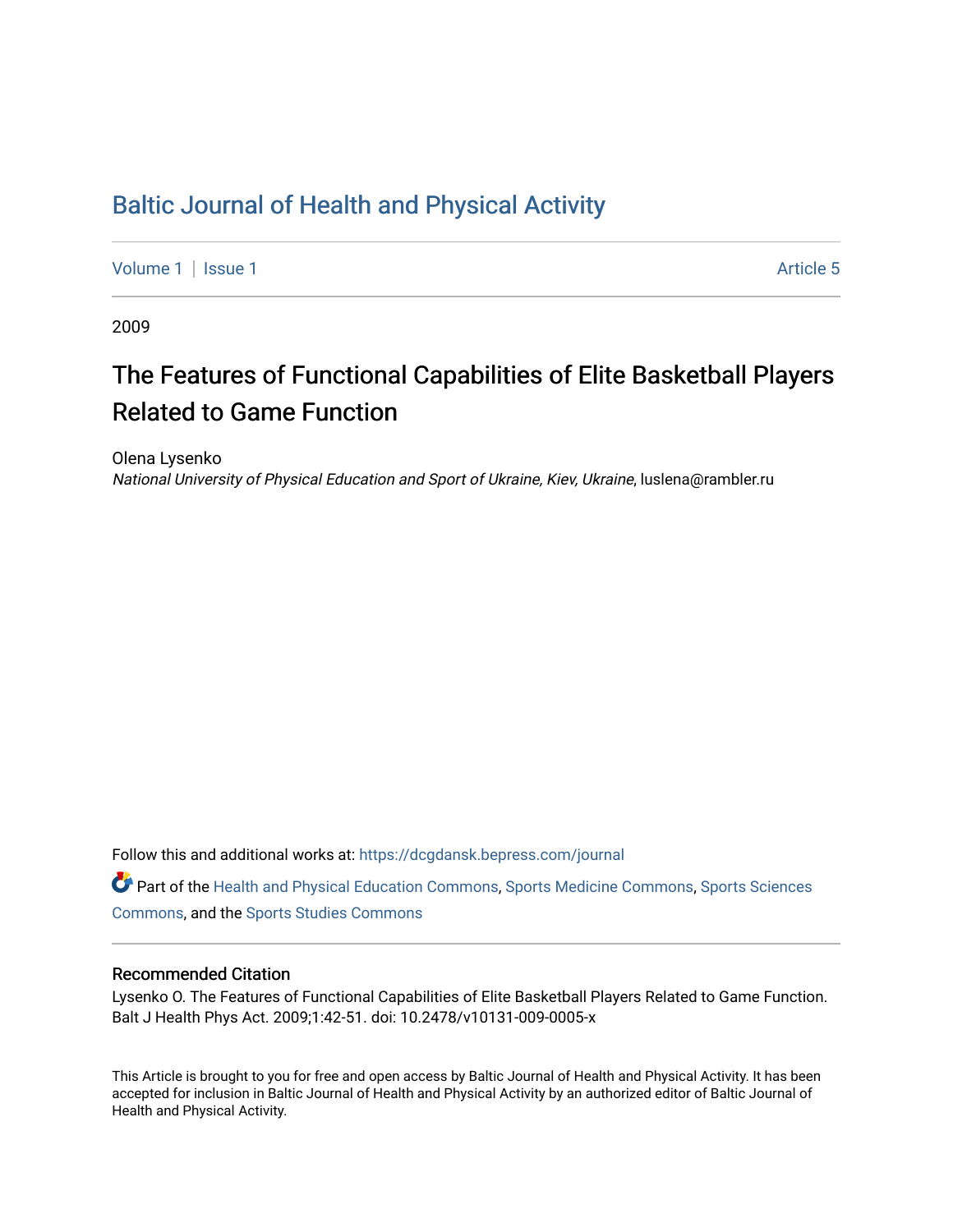|                                                                                                                                                                                      | The Features of Functional Capabilities of Elite<br><b>Basketball Players Related to Game Function</b>                                                                                                                                                                                                                                                                                                                                                                                                                                              |
|--------------------------------------------------------------------------------------------------------------------------------------------------------------------------------------|-----------------------------------------------------------------------------------------------------------------------------------------------------------------------------------------------------------------------------------------------------------------------------------------------------------------------------------------------------------------------------------------------------------------------------------------------------------------------------------------------------------------------------------------------------|
|                                                                                                                                                                                      | DOI: 10.2478/v10131-009-0005-x                                                                                                                                                                                                                                                                                                                                                                                                                                                                                                                      |
| <b>Authors' Contribution:</b>                                                                                                                                                        | <b>Olena Lysenko</b>                                                                                                                                                                                                                                                                                                                                                                                                                                                                                                                                |
| A - Study Design<br><b>B</b> - Data Collection<br>C - Statistical Analysis<br>D - Data Interpretation<br>E - Manuscript Preparation<br>F - Literature Search<br>G - Funds Collection | National University of Physical Education and Sport of Ukraine, Kiev, Ukraine                                                                                                                                                                                                                                                                                                                                                                                                                                                                       |
|                                                                                                                                                                                      | Key words: elite basketball players, game functions, cardiorespiratory system,<br>specific physical fitness                                                                                                                                                                                                                                                                                                                                                                                                                                         |
|                                                                                                                                                                                      | <b>Abstract</b>                                                                                                                                                                                                                                                                                                                                                                                                                                                                                                                                     |
|                                                                                                                                                                                      | <b>Background:</b> The features of functional capacities of elite basketball players related to<br>game functions (players of various lines) have been analyzed on the basis of<br>evaluation of the physiological reactivity characteristics It has been assumed<br>that some specific characteristics are related to efficient competitive activity<br>and are manifestations of endurance: power of cardiorespiratory system<br>(CRS), economy, mobility, stability and ability to realize the potential of the<br>system for specific workload. |
| <b>Material/Methods:</b>                                                                                                                                                             | Twenty nine elite male basketball players were examined during the<br>competitive period of training. For the analysis of CRS response to physical<br>exercises the complex of the tests for estimating aerobic capacity and<br>anaerobic possibilities of athletes were used.                                                                                                                                                                                                                                                                      |
|                                                                                                                                                                                      | <b>Results:</b> The results showed that basketball players of various game functions have<br>different levels of functional fitness and components of aerobic capacities                                                                                                                                                                                                                                                                                                                                                                            |
|                                                                                                                                                                                      | <b>Conclusion:</b> A possibility to efficiently control the preparation of athletes and determine the<br>most optimal character of their competitive activity has been considered on<br>the basis of an account of functional capacities level and differences in its<br>levels in athletes of different game functions.                                                                                                                                                                                                                            |
|                                                                                                                                                                                      |                                                                                                                                                                                                                                                                                                                                                                                                                                                                                                                                                     |
| Word count: 3867<br>Tables: 8                                                                                                                                                        | Received: March 2009                                                                                                                                                                                                                                                                                                                                                                                                                                                                                                                                |
| Figures: 0<br>References: 9                                                                                                                                                          | Accepted: May 2009<br>Published: September 2009                                                                                                                                                                                                                                                                                                                                                                                                                                                                                                     |

Address for correspondence:

prof. Olena Lysenko

National University of Physical Education and Sports of Ukraine, Chair of Laboratory of Athletes Functional Reserves Fizkultury Str. 1, 03680 Kyiv, Phone: +38(044)2876921 , e-mail: luslena@rambler.ru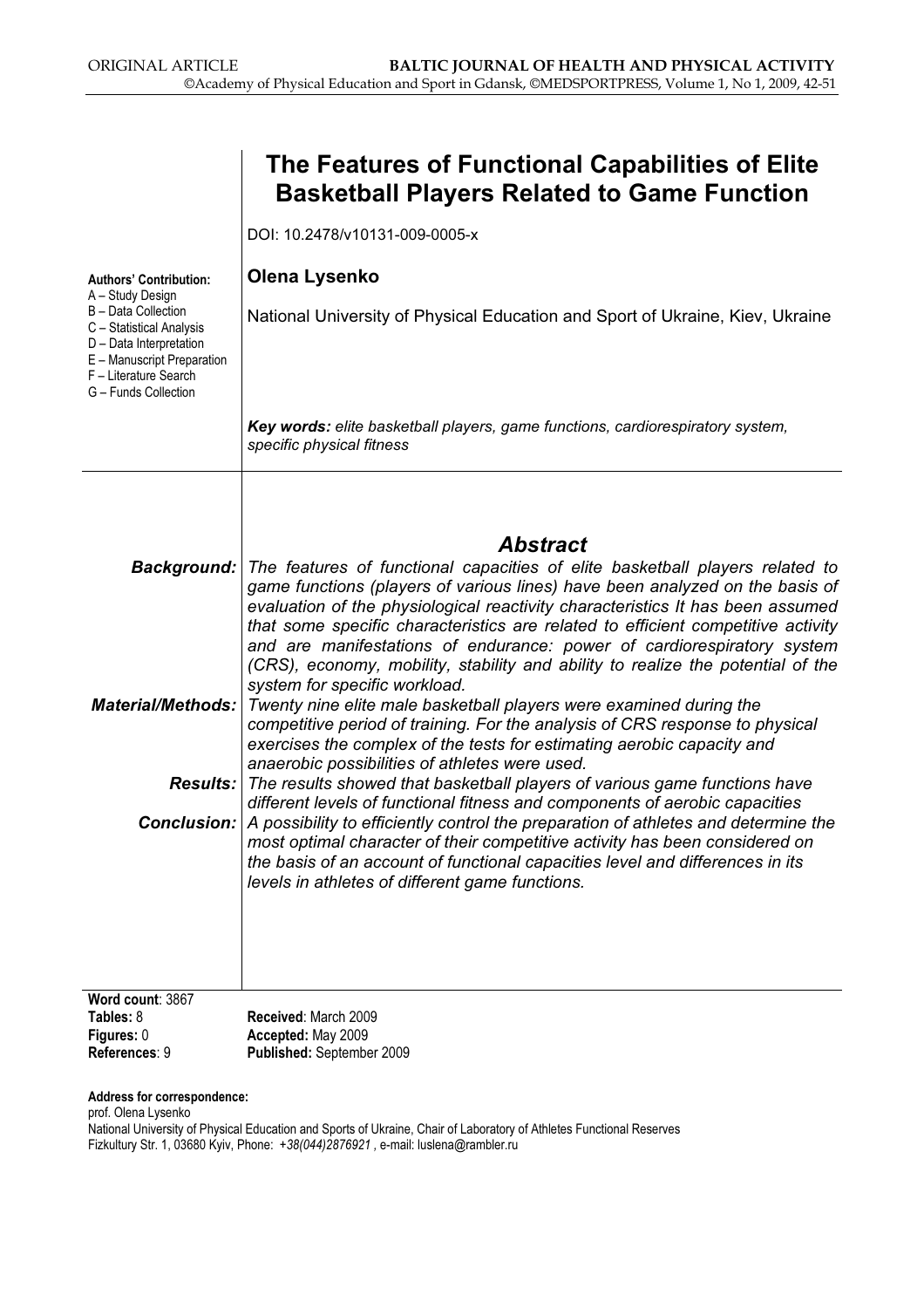#### Introduction

Successful performance of technical specific actions of basketball players as well as realization of tactical plans of the team depend to a large extent on the functional fitness of athletes, which is determined by the level of aerobic and anaerobic capacities. Insufficient development of aerobic and anaerobic capacities is one of major factors limiting efficient sports activity of basketball players. It was shown that all varieties of estimation methods of functional capabilities in basketball players comes down to different approaches of direct or indirect estimation of maximum oxygen uptake  $(VO_{2max})$  as integral characteristic of aerobic capacities of the body. Besides, there is a significant discord of opinions among researchers concerning the value of  $VO<sub>2max</sub>$  in basketball players of different game position.

As far as aerobic capacities are concerned, sports players occupy intermediate position among elite athletes of different kinds of sport.  $VO_{2max}$  average value 4.1 l·min<sup>-1</sup> is significantly lower as compared to athletes who train in cyclic sports events [1]. At the same time,  $VO_{2max}$ absolute and relative values registered in athletes, prize-winners of the USSR championship in basketball for elite league, during stepwise 5-min test with ascending pace increased are 5.88 l⋅min<sup>-1</sup> and 77.4 ml⋅min<sup>-1</sup>kg<sup>-1</sup> [2]. A similar level of VO<sub>2max</sub> (77 ml⋅min<sup>-1</sup>kg<sup>-1</sup>) is the most characteristic for elite male athletes in cyclic sports events [3]. According to another data, in the dynamics of long-term observations, VO<sub>2max</sub> values in elite male basketball players of different specialization fluctuated within the limits of 42.3–62.6 ml min<sup>-1</sup>kg<sup>-1</sup> depending on the period of athletic preparation [4].

Don MacLaren [1] submitted the level of  $VO<sub>2max</sub>$  in elite male basketball players of different specialization, members of national teams of the USA, the USSR, Brazil and University of Maryland obtained by different investigators. Thus, according to findings,  $VO<sub>2max</sub>$  relative value in centre players (USA professionals) was 41.9 ml<sup>.</sup>min<sup>-1</sup>kg<sup>-1</sup>, in forwards – 45.9 ml<sup>.</sup>min<sup>-1</sup>kg<sup>-1</sup>, in guards – 50.0 ml min<sup>-1</sup>kg<sup>-1</sup>, whereas higher VO<sub>2max</sub> values were typical of athletes of the team of University of Maryland: centre players – 56.2 ml min<sup>-1</sup>kg<sup>-1</sup>, forwards – 59.3 ml min<sup>-1</sup>kg<sup>-1</sup>, guards – 60.6 ml min<sup>-1</sup>kg<sup>-1</sup> [5]. In basketball players of the Brazil National team, the following VO<sub>2max</sub> values were registered: centre players – 59.7 ml $\,$ min<sup>-1</sup>kg<sup>-1</sup>, forwards – 59.9 ml $\,$ min<sup>-1</sup>kg<sup>-1</sup>, guards – 74.4 ml $\,$ min<sup>-1</sup>kg<sup>-1</sup> [6], whereas in basketball players of the national team of the former USSR, average  $VO<sub>2max</sub>$  value was 55.3 ml min<sup>-1</sup>kg<sup>-1</sup> [1]. Such a significant range of fluctuations in VO<sub>2max</sub> value indicated insufficiently complete characteristics of functional fitness of basketball players during utilization of that index of aerobic power. Among other indices characterizing functional capabilities, arterial pressure, heart rate and blood lactate concentration as well as manifestation of work capacity during performance of jumping tests and running of test segments at different distances are the most frequently used.

According to present conceptions, aerobic capacities of the body cannot be completely estimated with regard for aerobic power only [7]. Thus, the task was set to analyze the features of functional capabilities of the body in elite male basketball players of different specialization and approve the complex of estimation methods of functional fitness which is the most informative in cyclic sports events by means of modern approaches and estimation methods of aerobic capacity structure [8].

#### Material and Methods

Twenty nine elite international level male basketball players (from high league of Ukraine; 13 athletes were from the national team) were examined during the competitive period of training. Characteristics of the subjects are presented in Table 1.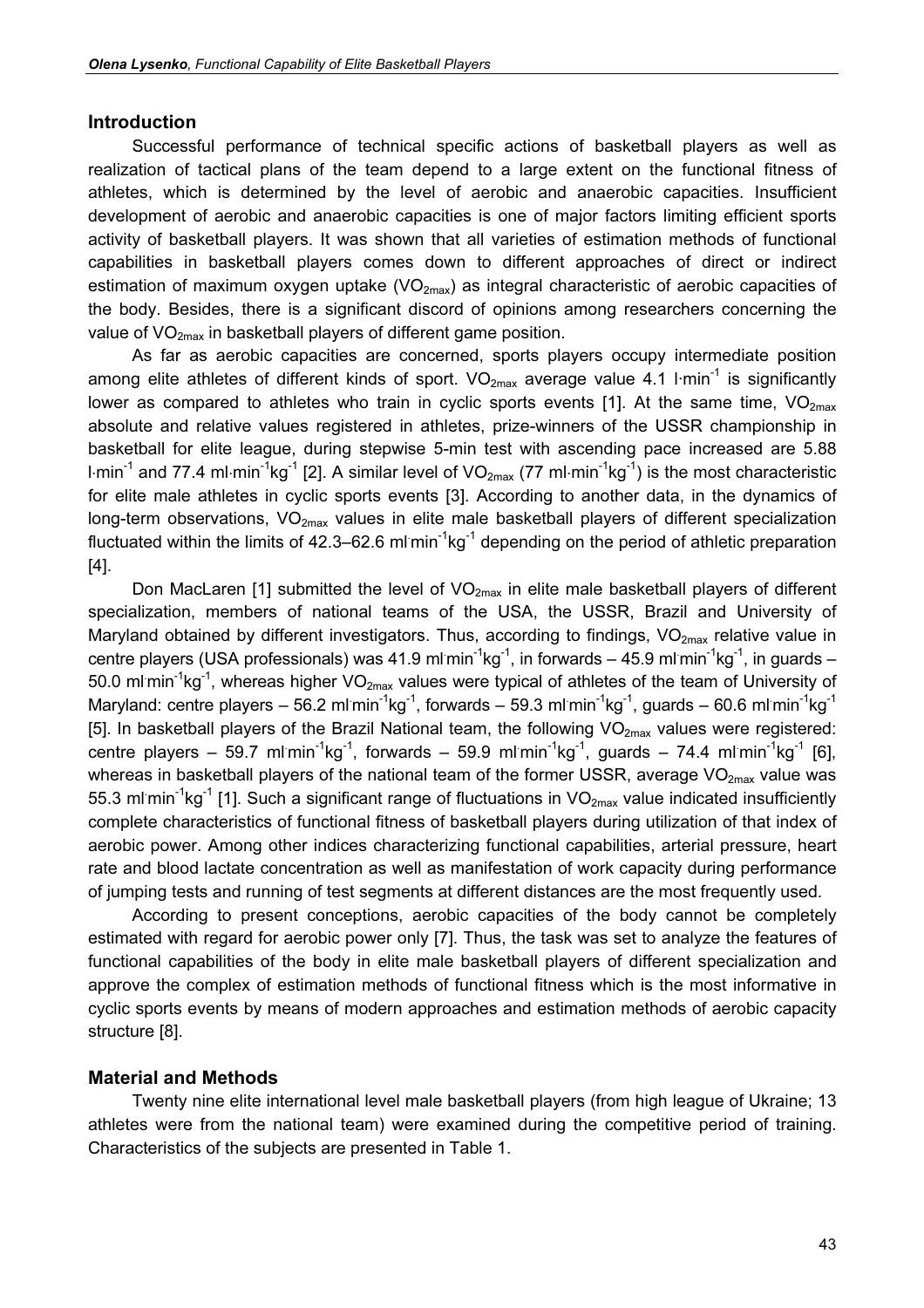| Position       | Height, cm      | Body mass, kg   |
|----------------|-----------------|-----------------|
| Guards         | $192.6 \pm 3.2$ | $89.4 \pm 5.2$  |
| Forwards       | $202.4 \pm 5.8$ | $93.9 \pm 2.6$  |
| <b>Centers</b> | $210.5 + 4.1$   | $103.0 \pm 5.5$ |

Tab. 1. Height and body mass of elite male basketball players of different game positions (Mean and SD)

For the analysis of the cardiorespiratory system (CRS) responses to physical loads the complex of the testing exercises was used, allowing estimating aerobic and anaerobic capacities of a sportsman: "standard" work – loads of the average aerobic power (Wst=2 Watt $kg^{-1}$ ); 15 s – loads of maximal anaerobic power characterize anaerobic alactate potential (W15max); 60 s – loads of submaximal anaerobic power characterize anaerobic glycolytic potential (W60max); loads of graded exersise stress test is characterizing of aerobic potential of energy supply (Wcr – power at  $VO_{2max}$ ); loads of "critical" power.

During testing, breath-by-breath gas exchange data ("Oxycon Pro", Jaeger), acid-base balance of blood ("micro-Astrup", Dr Lange LP 400) and heart rate (Polar Electro Inc.) for maximum and standard physical loads were continuously obtained. Treadmill LE200CE (Jaeger, Germany) and Monark824E cycle ergometer ("Monark", Sweden) were used during this study.

For analysis, the following generalized physiological features which define the dynamics of functional fitness were selected: the power of systems (functional and energy), stability (functional and metabolic), the mobility of systems reflecting the development rate of functional and metabolic responses as well as economy (functional and energy) and the degree of realization of functional potentiality of the body under specific conditions of maximum-intensity work [8].

The estimation of results was based on motor manifestations of work capacity, on shifts in physiological and biochemical indices. The method of parallel forms, when three, four or more indices characterize one aspect in the functional fitness of an athlete, was used to promote reliability of the studies. The index complex which significantly reflected the level of functional fitness in the body of athletes was determined.

1. Load power relative body mass (W, Watt $(g^{-1})$ .

2. The value of maximum oxygen uptake (VO<sub>2max</sub>, ml·min<sup>-1</sup>, ml·kg<sup>-1</sup>min<sup>-1</sup>) was registered during performance of loads of graded exercise stress test and load of "critical" power until refusal.

3. Oxygen pulse (O<sub>2</sub>-HR, ml·beats<sup>-1</sup>) was determined as the ratio VO<sub>2</sub> to HR at that moment: O<sub>2</sub>- $HR = VO<sub>2</sub> · HR<sup>-1</sup>.$ 

4. HR functional range (HR FR, %) – as the ratio of maximal HR (HR max, beats $\cdot$ min<sup>-1</sup>) under the load to minimal HR (HR min, beats  $min^{-1}$ ) at rest in the morning:

HR FR = (HR max  $\cdot$  HR min<sup>-1</sup>)  $\cdot$  100%

5. Chronotropic myocardial reserve (CMR) – product of maximal systolic blood pressure under load (BP sys  $_{\text{max}}$ , mmHg) and maximal HR (HR max, beats min<sup>-1</sup>):

CMR = (BP sys  $_{\text{max}} \cdot$  HR max)  $\cdot$  100<sup>-1</sup>.

6. Total work during maintenance of load of "critical" power until refusal with relative body mass (TCW, Watt-min-kg<sup>-1</sup>): TCW = W  $\cdot$  t · P<sup>-1</sup>,

where W – power of "critical" work, Watt;  $t$  – time of its maintenance, min; P – body mass, kg.

7. Functional stability factor according to HR (HR drift ) at standard work (HR FSF, %):

HR FSF =  $(a - b) \cdot c^{-1} \cdot 100\%$ .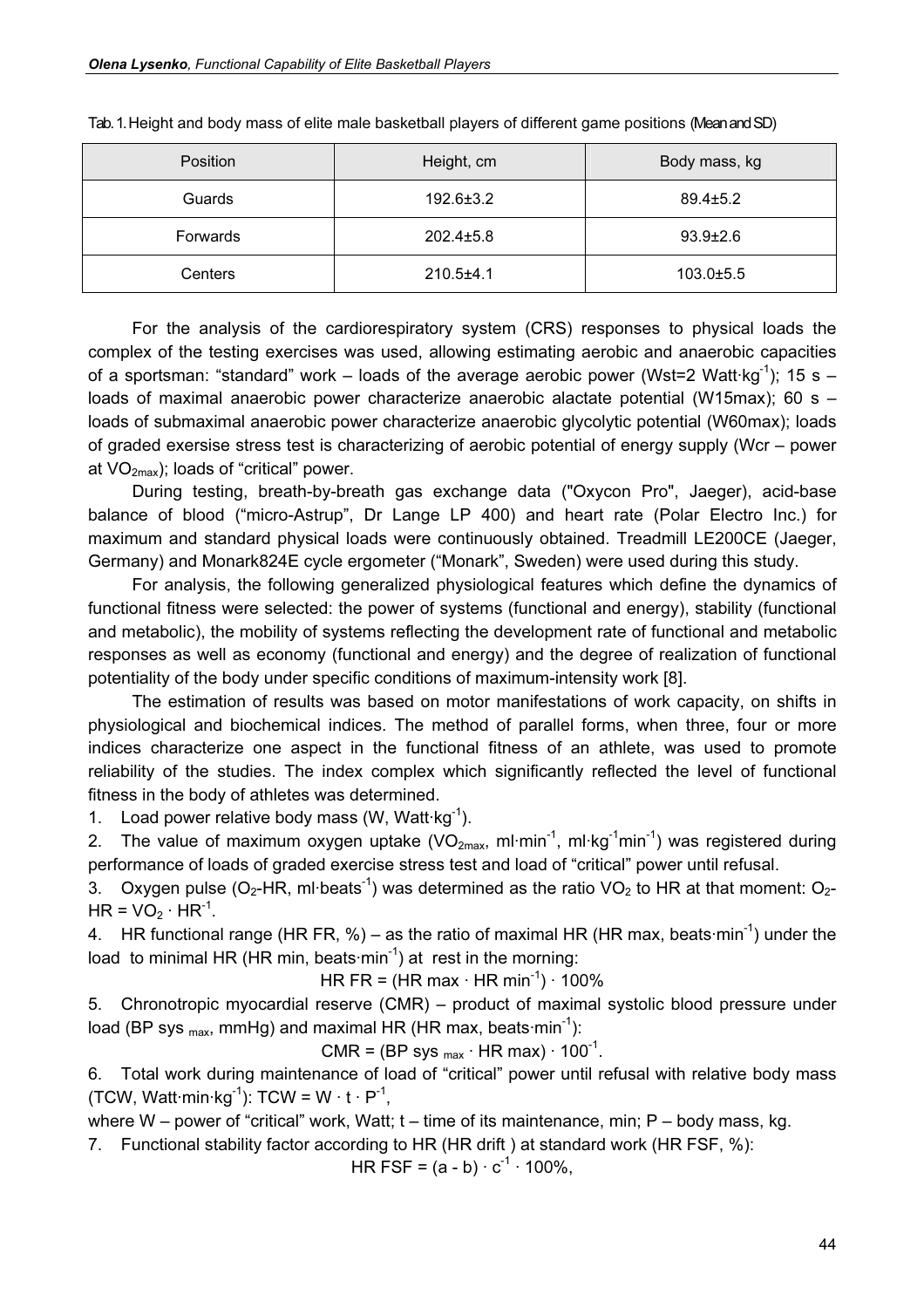where a - HR averaged from 10<sup>th</sup> to 12<sup>th</sup> min of loads, min<sup>-1</sup>; b - HR averaged from 2<sup>nd</sup> to 4<sup>th</sup> min of loads, min<sup>-1</sup>, c - HR averaged from  $1<sup>st</sup>$  to  $12<sup>th</sup>$  min of loads, min<sup>-1</sup>.

Functional stability factor according to ventilatory equivalent for  $O<sub>2</sub>$  uptake at "standard" work (EQO<sub>2</sub> FSF, %) - similar to HR FSF of "standard" work but for EQO<sub>2</sub>.

9. Speed of  $VO<sub>2</sub>$  increase (VO<sub>2</sub>-speed, arbitrary units) during performance of 60 sec loads of submaximal power:  $VO_2$  speed =  $VO_{2(1"$ -30")  $\cdot$   $VO_{2(\text{initial})}$ <sup>-1</sup>,

where  $VO_{2(1".30")}$  - VO<sub>2</sub> value during the 1<sup>st</sup> 30 s of loads (ml·min<sup>-1</sup>), VO<sub>2(initial)</sub> - VO<sub>2</sub> value registered before performance of the loads (ml·min<sup>-1</sup>).

10. Half-period responses to HR, time constant  $(T_{50}HR, s)$ .

11. Dependence of the degree of  $VO<sub>2</sub>$  increase on the degree of HR increase relative body weight  $(l·beats<sup>-1</sup>kg<sup>-1</sup>)$  was determined according to the results of performance of loads of graded exercise stress test and calculated by the graph on the segment of linear increase in dependence of indices:  $\Delta\text{VO}_2 \cdot \Delta\text{HR}^{-1}$ .

12. "Watt-pulse" (Watt $\cdot$ beats<sup>-1</sup>) of "standard" work (2 Watt $\cdot$ kg<sup>-1</sup>):

$$
Watt - HR = W_{st} \cdot HR_{st}^{-1},
$$

where  $W_{st}$  - power of "standard" work, Watt;  $HR_{st}$  - average HR during performance of "standard" work, beats min<sup>-1</sup>.

13. Realization of the aerobic potential of the body during performance of 60 sec loads of submaximal power (RAP-60s, %):

$$
RAP \text{-} 60s = VO_{2(\text{average for 60 s})} \cdot VO_{2\text{max}}^{-1} \cdot 100\%,
$$

where  $VO_{2(\text{average for }60 s)}$  -  $VO<sub>2</sub>$  average value during performance of 60 sec loads of submaximal power, ml·min<sup>-1</sup>kg<sup>-1</sup>.

14. Realization of total aerobic potential (RTAP, %):

 $\mathsf{RTAP}\mathsf{=} \mathsf{VO}_{2\mathsf{max}(\mathsf{real})}\mathsf{\cdot}\mathsf{VO}_{2\mathsf{max}(\mathsf{model})}\mathsf{\cdot}^{\mathsf{1}}\mathsf{\cdot}100\%,$ 

where VO<sub>2max(real)</sub> - VO<sub>2max</sub> value registered during test-loads, ml·min<sup>-1</sup>kg<sup>-1</sup>; VO<sub>2max(model)</sub> for elite athletes (ml·min<sup>-1</sup>kg<sup>-1</sup>) was determined by a formula proposed earlier (8.):

 $VO<sub>2max(model</sub> = 71.8 + (76.2 - P) \cdot 0.49$ , where P - body mass of an athlete, kg.

Integral estimation of specific functional fitness features (factors) of athletes was conducted in accordance with criteria proposed by V. Mishchenko [8] with estimation of formalized numerical grade. The degree of factor development was determined according to the total sum of numerical indices characterizing the given factor. A relative degree of factor development was determined as percentage of the factor contribution to the total relative estimation of the functional fitness level.

### Results

The values characterizing aerobic power of the body in male basketball players of different game position are presented in Table 2.

The highest values of  $O_2$  maximum consumption (VO<sub>2max</sub> 50.35 ml·min<sup>-1</sup>kg<sup>-1</sup>), oxygen pulse  $(O_2$ -HR 27.47 ml·beats<sup>-1</sup>) and power of "critical" work  $(W_{cr}$  3.42 Watt·kg<sup>-1</sup>) were registered in guards. The highest values of lung ventilation ( $V_{E(peak)}$  157.09 l·min<sup>-1</sup> and 1.67 l·min<sup>-1</sup>kg<sup>-1</sup>), HR functional range (302.85 %) and chronotropic myocardial reserve (367.86 %) were observed in forwards. The lowest values in aerobic power indices were observed in centres. Significant differences in the values of  $W_{cr}$ ,  $V_{E(peak)}$  relative body mass and chronotropic myocardial reserve were revealed in basketball players of different specialization.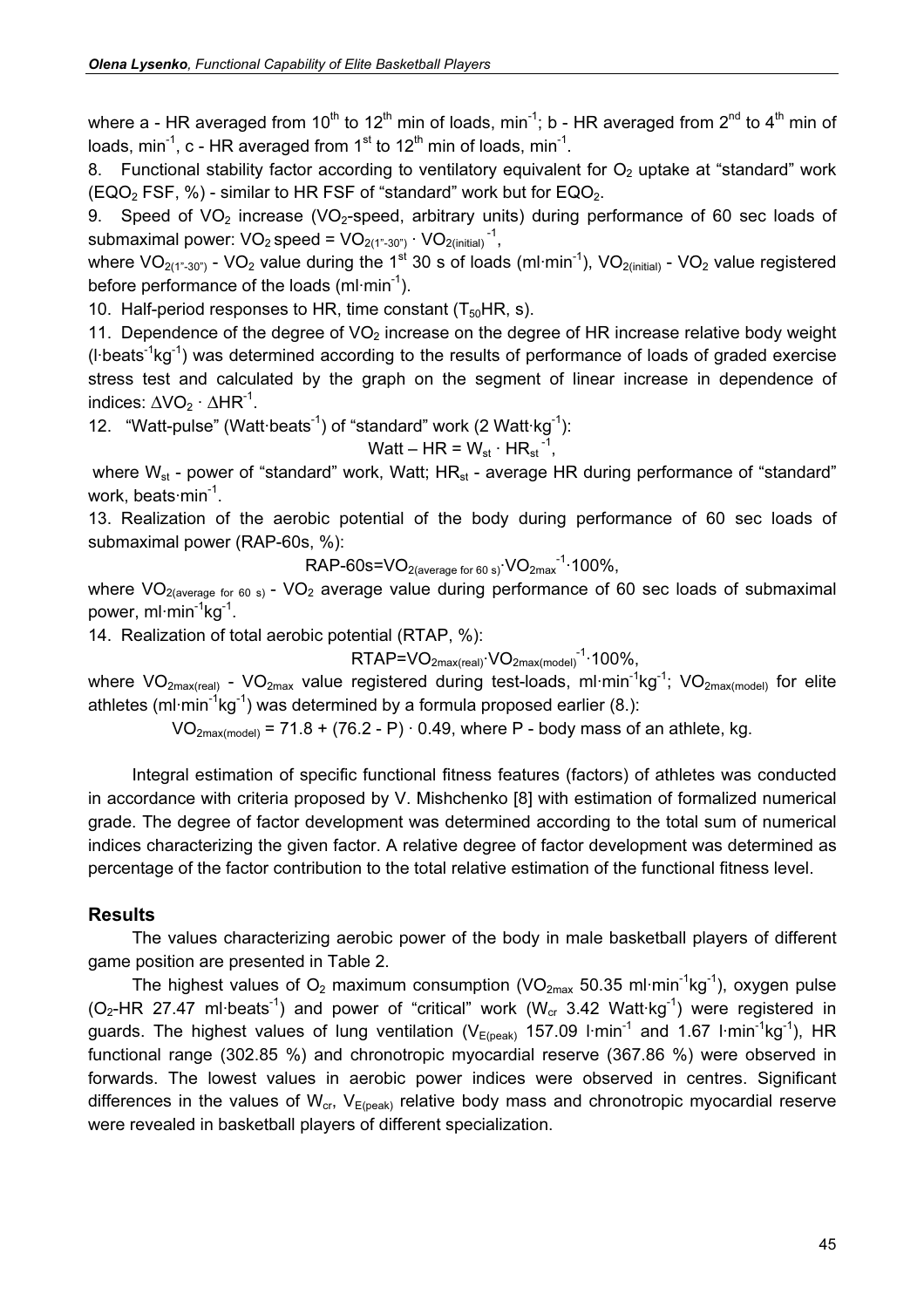| Indices                                                     |                  | $P$ (t-test) < 0.05 |                  |                  |
|-------------------------------------------------------------|------------------|---------------------|------------------|------------------|
|                                                             | Guards (1)       | Forwards (2)        | Centers (3)      |                  |
| Wcr, Watts kg <sup>-1</sup>                                 | $3.42 \pm 0.24$  | $2.82 \pm 0.09$     | $3.05 \pm 0.13$  | $1 - 2.3; 2 - 3$ |
| $VO2max$ , ml·min <sup>-1</sup>                             | 4480.2±187.5     | 4613.6±118.5        | 4410.8±125.9     |                  |
| VO <sub>2</sub> max, ml·min <sup>-1</sup> ·kg <sup>-1</sup> | $50.35 \pm 4.96$ | 47.86±3.74          | $45.11 \pm 3.93$ |                  |
| $V_{E}$ max (peak), $I \cdot min^{-1} \cdot kg^{-1}$        | 140.38±11.06     | 157.09±13.68        | 146.92±10.94     |                  |
| $V_{E}$ max (peak), $I \cdot min^{-1} \cdot kg^{-1}$        | $1.52 \pm 0.12$  | $1.69 \pm 0.14$     | $1.41 \pm 0.13$  | $2 - 3$          |
| $VO2max/HR, ml-beats-1$                                     | $27.47 \pm 3.51$ | 25.86±4.06          | $24.23 \pm 3.27$ |                  |
| $(HRmax\cdot HRmin^{-1})\cdot 100^{-1}$ ,%                  | 279.39±26.58     | 302.85±35.83        | 267.73±21.05     |                  |
| $(BPsysmax HRmax)·100-1$                                    | 325.85±6.04      | 367.86±24.97        | 312.62±6.03      | $1 - 2.3; 2 - 3$ |

Tab. 2. Characteristics of respiratory system power according to maximum level of aerobic power values in elite male basketball players (Mean and SD)

The results of anaerobic character tests (15-s and 60-s maximum test-loads) are presented in Table 3.

| Tab. 3. Anaerobic power characteristic of elite male basketball players of different game position (Meanand SD) |  |  |
|-----------------------------------------------------------------------------------------------------------------|--|--|
|-----------------------------------------------------------------------------------------------------------------|--|--|

| Indices                                              | Guards (1)       | Forwards (2)     | Centers (3)      | $P$ (t-test) < $0.05$ |
|------------------------------------------------------|------------------|------------------|------------------|-----------------------|
| W 15s max, Watts $kg^{-1}$                           | $7.71 \pm 0.04$  | $7.83 \pm 0.07$  | $7.52 \pm 0.08$  | $1 - 2.3; 2 - 3$      |
| W 60s max, Watts $kg^{-1}$                           | $5.76 \pm 0.11$  | $5.56 \pm 0.09$  | $5.15 \pm 0.18$  | $1 - 2.3; 2 - 3$      |
| pHmin 60 s max load                                  | $7.23 \pm 0.05$  | $7.18 \pm 0.02$  | $7.25 \pm 0.04$  |                       |
| La <sub>max</sub> 60s max load, mmol·l <sup>-1</sup> | $9.81 \pm 0.93$  | $10.52 \pm 1.31$ | $8.92 \pm 0.69$  |                       |
| $PACO2$ 60s max load, mmHg                           | $38.80 \pm 1.14$ | $39.36 \pm 1.59$ | $37.51 \pm 1.16$ |                       |

In basketball players of different specialization, significant differences in the values of alactate and lactate power were revealed. The lowest values of these indices were observed in centres (W15max 6.52 Watt  $kq^{-1}$  and W60max 5.15 Watt  $kq^{-1}$ ). The highest value of alactate power was observed in guards (W15max 7.81 Watt $kg^{-1}$ ), whereas in forwards, that of lactate power (W60max 5.75 Watt $kg^{-1}$ ). The most significant acidosis shifts during the performance of 60 sec loads of submaximal power could be observed in guards but no reliability of differences for the given group of indices in basketball players of different specialization was revealed.

During an analysis of the values characterizing the stability of functional responses (Table 4), reliable differences in basketball players with reference to the total work of "critical" power (TCW) relatively to the body mass were revealed – guards 14.98 Watt $\cdot$ min<sup>-1</sup>kg<sup>-1</sup>, forwards 13.48 Watt $\cdot$ min<sup>-</sup> <sup>1</sup>kg<sup>-1</sup>, centres 14.06 Watt·min<sup>-1</sup>kg<sup>-1</sup>, and by EQO<sub>2</sub> "drift" (EQO<sub>2</sub> FSF) of "standard" work – guards 6,34%, forwards 11.94%, centres 4.68%. The level of functional response stability in HR "drift" (HR FSF) of "standard" work was higher in centres (5.81%) and guards (5.95%).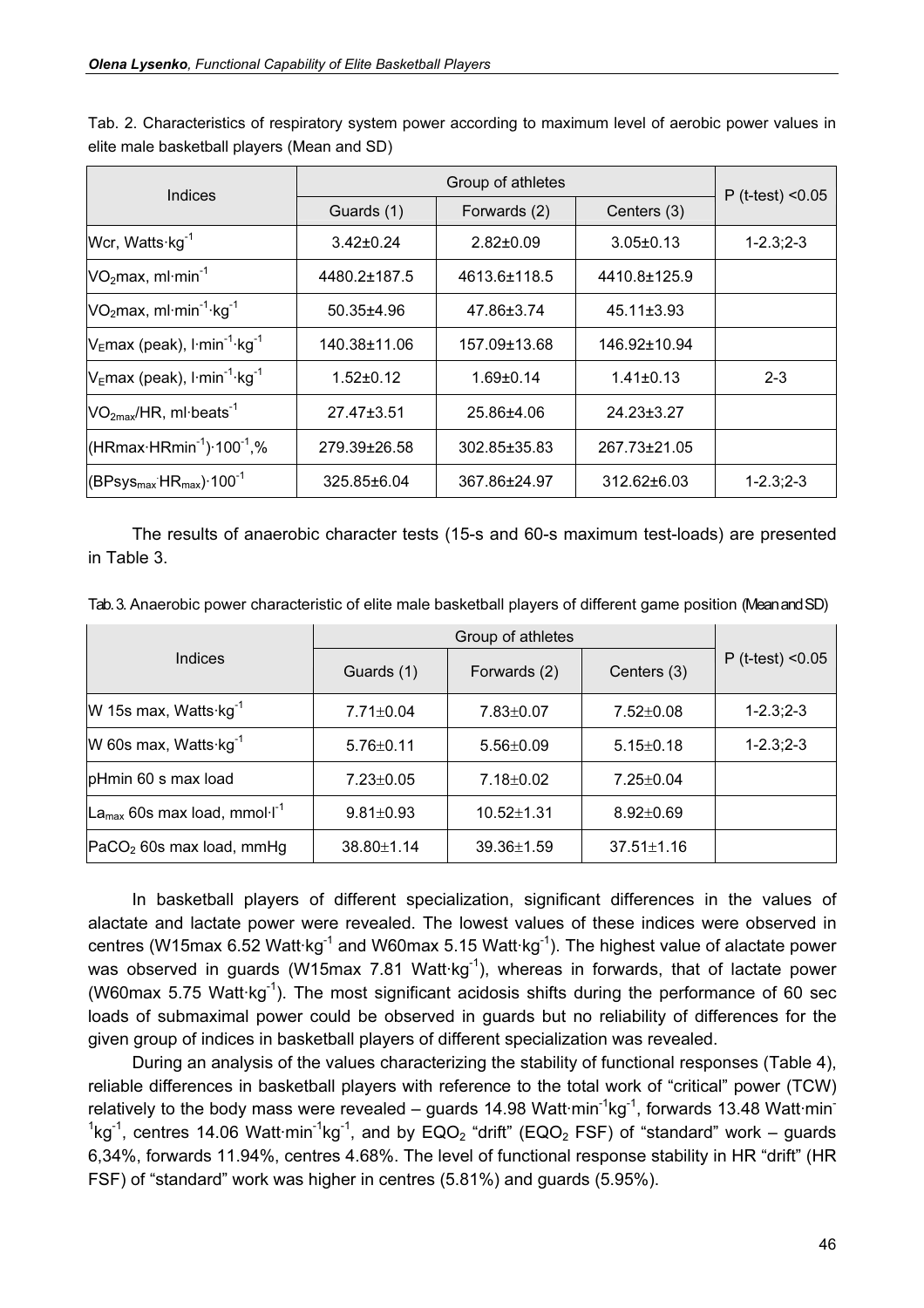| Indices                                                         |                  | $P$ (t-test) < 0.05 |                  |                  |
|-----------------------------------------------------------------|------------------|---------------------|------------------|------------------|
|                                                                 | Guards (1)       | Forwards (2)        | Centers (3)      |                  |
| TCW, Watt min kg <sup>-1</sup>                                  | $14.98 \pm 0.46$ | $13.58 + 0.31$      | $14.06 \pm 0.24$ | $1 - 2.3; 2 - 3$ |
| <b>IHR FSF</b> "standard" work<br>$(2 \text{ Watt·kg}^{-1}), %$ | $5.95 \pm 0.44$  | $6.91 \pm 0.69$     | $5.81 \pm 0.38$  | $2 - 3$          |
| $EQO2 FSF "standard" work (2 Watt·kg-1), %$                     | $6.34 \pm 1.06$  | $11.94 \pm 2.99$    | $4.68 \pm 0.59$  | $1 - 2.3; 2 - 3$ |
| HR FSF at "critical" power, %                                   | $6.46 \pm 1.21$  | $5.41 \pm 1.52$     | $6.31 \pm 1.19$  |                  |
| $ pH_{min}$ at "critical" power, %                              | $7.25 \pm 0.03$  | $7.24 \pm 0.03$     | $7.27 \pm 0.02$  |                  |

Tab. 4. The characteristics of functional stability of elite male basketball players (Mean and SD)

The data characterizing the mobility of functional systems are presented in Table 5.

Tab. 5. The characteristics of capacity for fast kinetics response (functional and metabolic mobility), in elite male basketball players at different game positions, (Mean and SD)

| Indices                                                                                         |                  | $P$ (t-test) < 0.05 |                  |              |
|-------------------------------------------------------------------------------------------------|------------------|---------------------|------------------|--------------|
|                                                                                                 | Guards (1)       | Forwards (2)        | Centers (3)      |              |
| VO <sub>2</sub> speed of increase at<br>160-s max load                                          | $2.75 \pm 0.97$  | $4.26 \pm 1.04$     | $2.50 \pm 0.38$  | $2 - 1.3$    |
| T <sub>50</sub> HRst "standard" work<br>$(2 \text{ Watt·kg}^{-1})$ , s                          | $19.44 \pm 1.09$ | $18.39 \pm 1.59$    | $20.12 \pm 1.26$ |              |
| $T_{50}$ HR 60-s max. load, s                                                                   | $6.89 \pm 0.38$  | $5.93 \pm 0.51$     | $10.84 \pm 1.04$ | $1-2.3; 2-3$ |
| $T_{50}$ HR recovery up to HR 120<br>beats min <sup>-1</sup> after load of critical<br>power, s | $3.21 \pm 0.49$  | $4.51 \pm 1.03$     | $2.08 + 0.86$    | $2 - 3$      |

The highest rate of  $VO<sub>2</sub>$  increase was observed in forwards  $-$  4.26 arbitrary units, the lowest one – in centres – 2.50 arbitrary units. Guards occupied intermediate position – 2.75 arbitrary units. The results of half-period responses to HR  $(T_{50}HR)$  during "standard" work and 60-sec loads of submaximal power were better in forwards ( $T_{50}$ HRst 18.39 s and  $T_{50}$ HR<sub>60s</sub> 5.93 s) than in guards  $(T_{50}$ HRst 19.44 s and  $T_{50}$ HR<sub>60s</sub> 6.89 s) and centres  $(T_{50}$ HRst 20.12 s and  $T_{50}$ HR<sub>60s</sub> 10.84 s), however HR recovery time up to 120 beats $\cdot$ min<sup>-1</sup> in forwards (4.51 min) exceeded that in guards (3.23 min) and centres (2.08 min). The reliability of differences in the rate of VO<sub>2</sub> and T<sub>50</sub>HR increase for 60 sec loads of submaximal power was revealed.

The values characterizing the economy of functional systems are presented in Tab. 6.

Tab. 6. The functional and metabolic economy of elite male basketball players (Mean and SD)

| $\mathbf{u} \in \mathbb{R}$ | $\sim$ of athletes $\sim$<br>ามกร |  |
|-----------------------------|-----------------------------------|--|
|-----------------------------|-----------------------------------|--|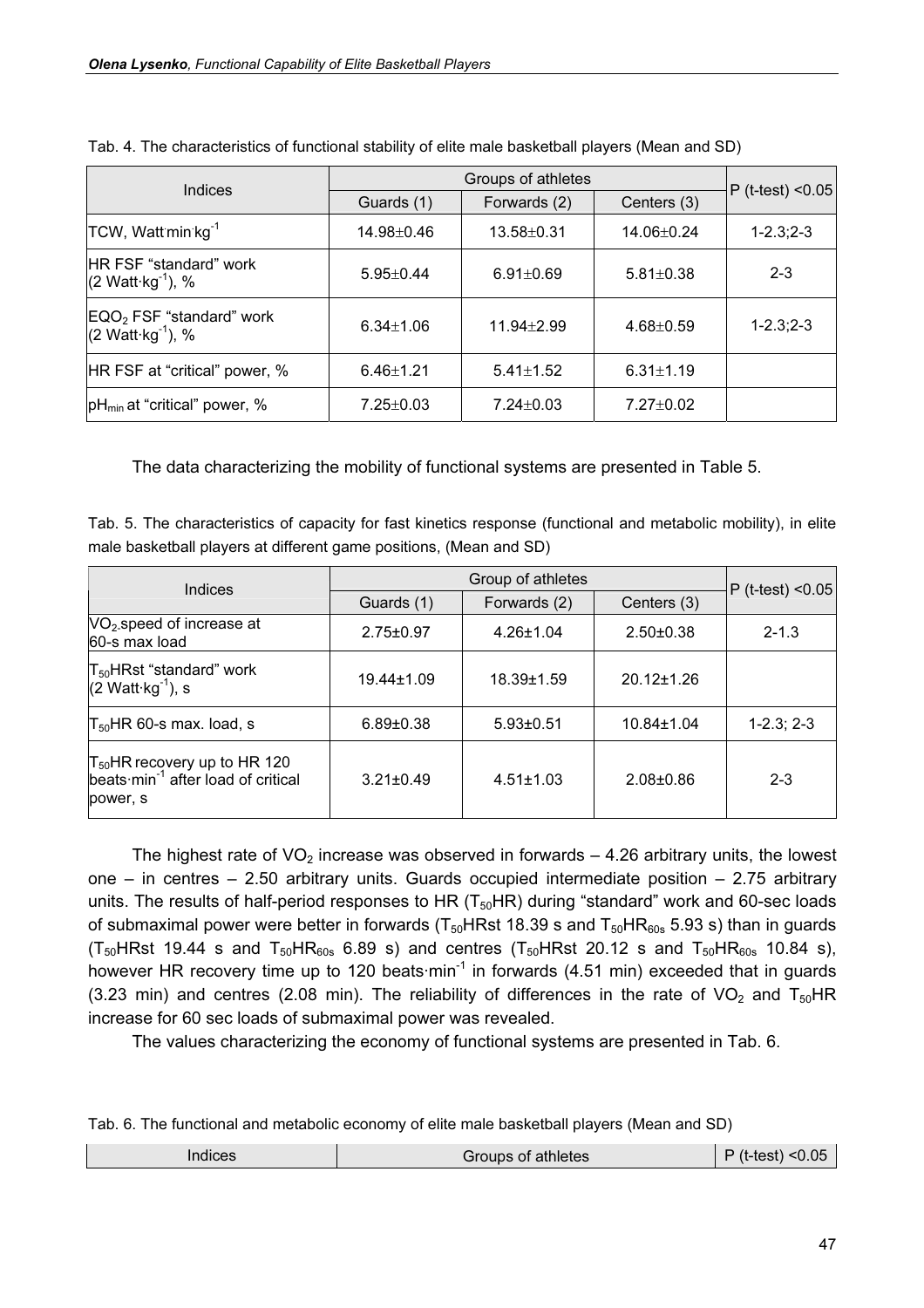|                                                                                                | Guards (1)       | Forwards (2)     | Centers (3)      |              |
|------------------------------------------------------------------------------------------------|------------------|------------------|------------------|--------------|
| $W_{AT}$ , Watt kg <sup>-1</sup>                                                               | $2.84 \pm 0.24$  | $2.44 \pm 0.38$  | $2.56 \pm 0.21$  |              |
| Mechanical efficiency of "standard"<br>work (2 Watt kg <sup>-1</sup> ), %                      | $40.43 \pm 2.33$ | $21.25 \pm 3.05$ | $38.77 \pm 1.96$ | $2 - 1.3$    |
| Watt-pulse, Watt beats <sup>-1</sup>                                                           | $1.54 \pm 0.12$  | $1.28 + 0.26$    | $1.54 \pm 0.15$  |              |
| $\Delta$ VO <sub>2</sub> · $\Delta$ HR <sup>-1</sup> , ml·beats <sup>-1</sup> kg <sup>-1</sup> | $0.54 \pm 0.03$  | $0.35 \pm 0.06$  | $0.48 \pm 0.03$  | $1-2.3; 2-3$ |
| $EQO2$ "standard" work                                                                         | $26.41 \pm 1.23$ | $28.71 \pm 1.49$ | $24.50 \pm 1.30$ | $2 - 3$      |
| $VO2AT$ % of $VO2max$ , %                                                                      | $51.81 \pm 2.07$ | $48.62 \pm 2.46$ | $52.50 + 2.19$   |              |

The beginning of the anaerobic threshold is significantly delayed in guards (VO $_{2AT}$  51.81% of  $VO_{2max}$ ) and centres (VO<sub>2AT</sub> 52.5% of VO<sub>2max</sub>) as compared to forwards (VO<sub>2AT</sub> 48.62% of VO<sub>2max</sub>). A significantly higher level of physical work capacity at level of anaerobic transition is observed in guards ( $W_{AT}$  2.84 Watt $kq^{-1}$ ) and the lowest level – in forwards ( $W_{AT}$  2.44 Watt $kq^{-1}$ ). Reliable differences in mechanical efficiency of standard work (guards 40.43%, forwards 21.52%, centres 38.72%) and in  $\Delta$ VO<sub>2</sub>· $\Delta$ HR<sup>-1</sup> of work steps (guards 0.54 ml·beats<sup>-1</sup>kg<sup>-1</sup>, forwards 0.35 ml·beats<sup>-1</sup>kg<sup>-</sup> <sup>1</sup>, centres 0,48 ml·beats<sup>-1</sup>kg<sup>-1</sup>) should be noted.

Reliable differences in the realization of the total aerobic potential in the body of basketball players of different specialization have not been revealed. The average realization of total aerobic potential within the group is 76.59% (Table 7). Reliable differences in the realization of the aerobic potential during the performance of 60 sec loads of submaximal power have been revealed in guards – 75.10%, forwards – 79.81%, centres – 70.23%.

| Tab. 7. The characteristics of aerobic potential realization of elite male basketball players (Mean and SD) |  |
|-------------------------------------------------------------------------------------------------------------|--|
|-------------------------------------------------------------------------------------------------------------|--|

| Characteristics                                                | Groups of athletes | $P$ (t-test) < $0.05$ |                  |              |
|----------------------------------------------------------------|--------------------|-----------------------|------------------|--------------|
|                                                                | Guards (1)         | Forwards (2)          | Centers (3)      |              |
| Realization of aerobic potential<br>during of 60-s max. load,% | 75.14 ± 2.37       | 79.81±3.04            | $70.23 \pm 2.18$ | $1-2.3; 2-3$ |
| Realization of total aerobic<br>potential,%                    | 77.10 ± 2.85       | 75.78 ± 3.48          | 76.89±2.57       |              |

The results of the formalized estimation of the functional fitness level of the body and development degree for each factor in basketball players of different specialization are presented in Table 8. Besides, as the results of research show, an equally high level of functional fitness in elite male basketball players is provided in each individual case by means of a different combination of structural factors of functional fitness.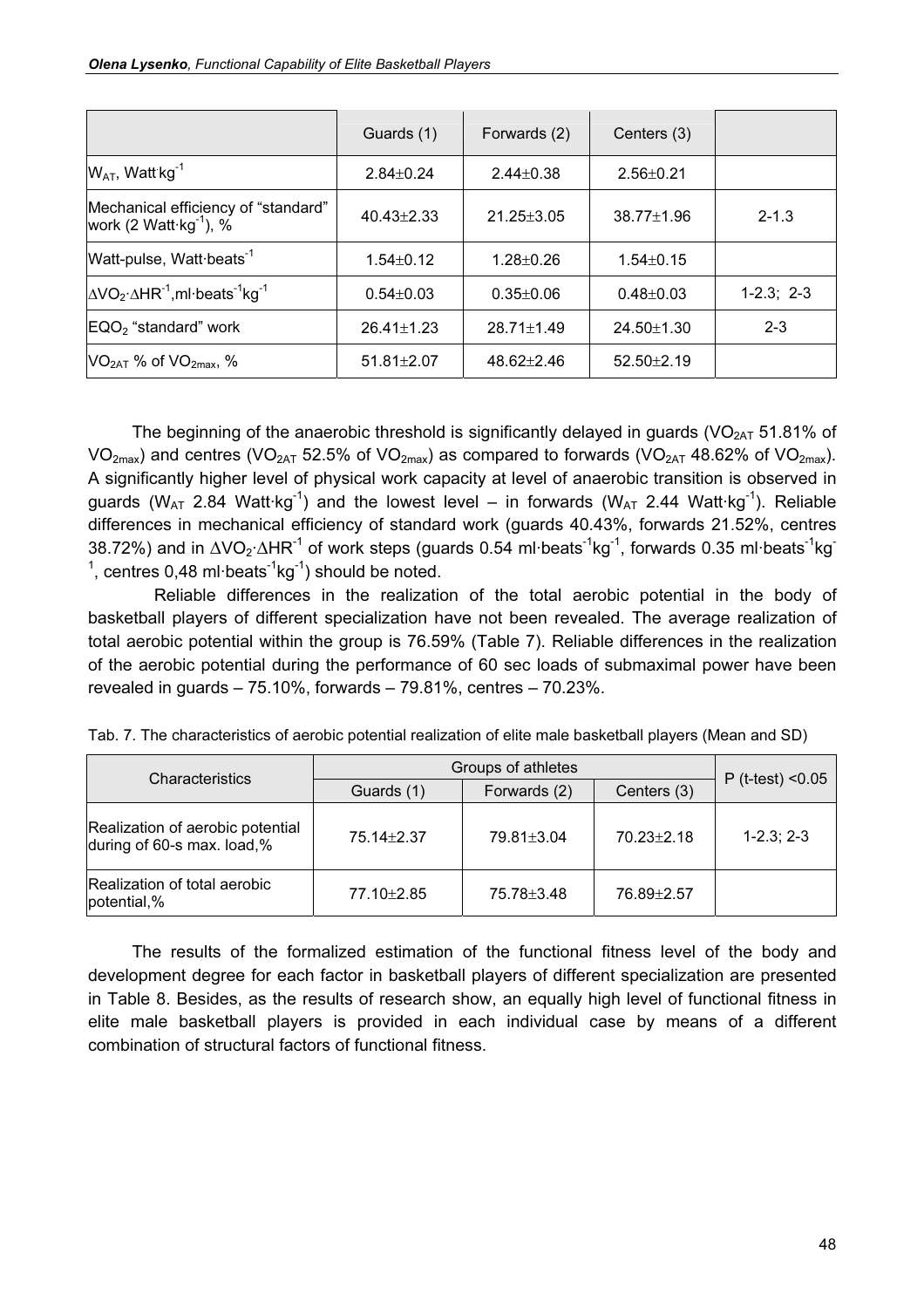| <b>Components of SFF</b>                            |                  |                  |                  |                       |
|-----------------------------------------------------|------------------|------------------|------------------|-----------------------|
|                                                     | Guards (1)       | Forwards (2)     | Centers (3)      | $P$ (t-test) < $0.05$ |
| Aerobic power, %                                    | 49.42±2.47       | 47.06±2.08       | 45.18±1.96       |                       |
| Anaerobic power, %                                  | 35.86±2.11       | 37.68±2.46       | 30.58±2.07       | $3 - 1.2$             |
| Stability, %                                        | 38.99±1.97       | 33.03±3.86       | $40.17 \pm 2.58$ | $2 - 1.3$             |
| Mobility,%                                          | $49.53 \pm 3.14$ | 55.86±1.79       | $43.04 \pm 3.63$ | $1 - 2.3; 2 - 3$      |
| Economy, %                                          | 46.93±3.06       | $39.95 \pm 3.69$ | $45.22 \pm 2.51$ | $2 - 1.3$             |
| Realization of aerobic potential,<br>%              | $14.35 \pm 2.59$ | $12.04 \pm 3.07$ | $12.45 \pm 2.59$ |                       |
| Formalized estimation of<br>summarized level of SFF | 235.08±10.35     | 225.57±13.58     | 220.59±9.63      |                       |

Tab. 8. The component characteristics of specific functional fitness (SFF) (formalized estimation) in basketball players of different game positions (Mean and SD)

#### **Discussion**

The obtained data demonstrate that the game position of high level basketball players was related to working capacity in tests as well as to maximum levels of gas exchange values, lung ventilation, blood circulation and shifts in respiratory homeostasis.  $VO<sub>2max</sub>$  values registered during the complex examination of functional capabilities of the body in male basketball players of different game functions (guards – 50.35 ml·min<sup>-1</sup>kg<sup>-1</sup>, forwards – 47.86 ml·min<sup>-1</sup>kg<sup>-1</sup>, centres – 45.11 ml $\cdot$ min<sup>-1</sup>kg<sup>-1</sup>) correspond the most to the data obtained in studies on USA professionals (guards – 50.0 ml·min<sup>-1</sup>kg<sup>-1</sup>, forwards – 45.9 ml·min<sup>-1</sup>kg<sup>-1</sup>, centres – 41.9 ml·min<sup>-1</sup>kg<sup>-1</sup>) and in our studies make up 77.10% of the realization for total the aerobic potential in guards, 75.78% – in forwards and 76.89% – in centres. The similar values were obtained in some other studies [1, 5, 6].

An analysis of work capacity manifestation in athletes and the dynamics of physiological characteristics during the implementation of the testing program as well as a formalized estimation of the degree of development of functional fitness factors in the body determine functional capability features in basketball players of different game positions (Table 8). It is impossible to compare these data with results of other studies, since such an integrated analysis of physiological characteristics and functional fitness in high level basketball players had not been provided earlier.

The highest level of functional fitness has been demonstrated by guards (235.08 arbitrary units) and the lowest level – by centres (217.59 arbitrary units), whereas forwards occupy intermediate position (225.57 arbitrary units), which corresponds to the data obtained by other investigators [5, 6, 8].

Guards are notable for a higher degree in development factors of aerobic power (49.42), economy (46.93) and the realization of aerobic potential of the body (14.35). As compared to forwards, a lower degree in development factors of anaerobic power (35.86) and mobility (49.53) is observed in guards. Besides, in guards, a lower degree of the development factor of stability (38.99) is observed as compared to centres. A comparison of anaerobic power indices in guards and forwards (Table 3) demonstrates that the indices of lactate power are higher in guards (guards – W60max 5.76 Watt·kg<sup>-1</sup>, forwards – W60max 5.56 Watt·kg<sup>-1</sup>), whereas the indices of alactate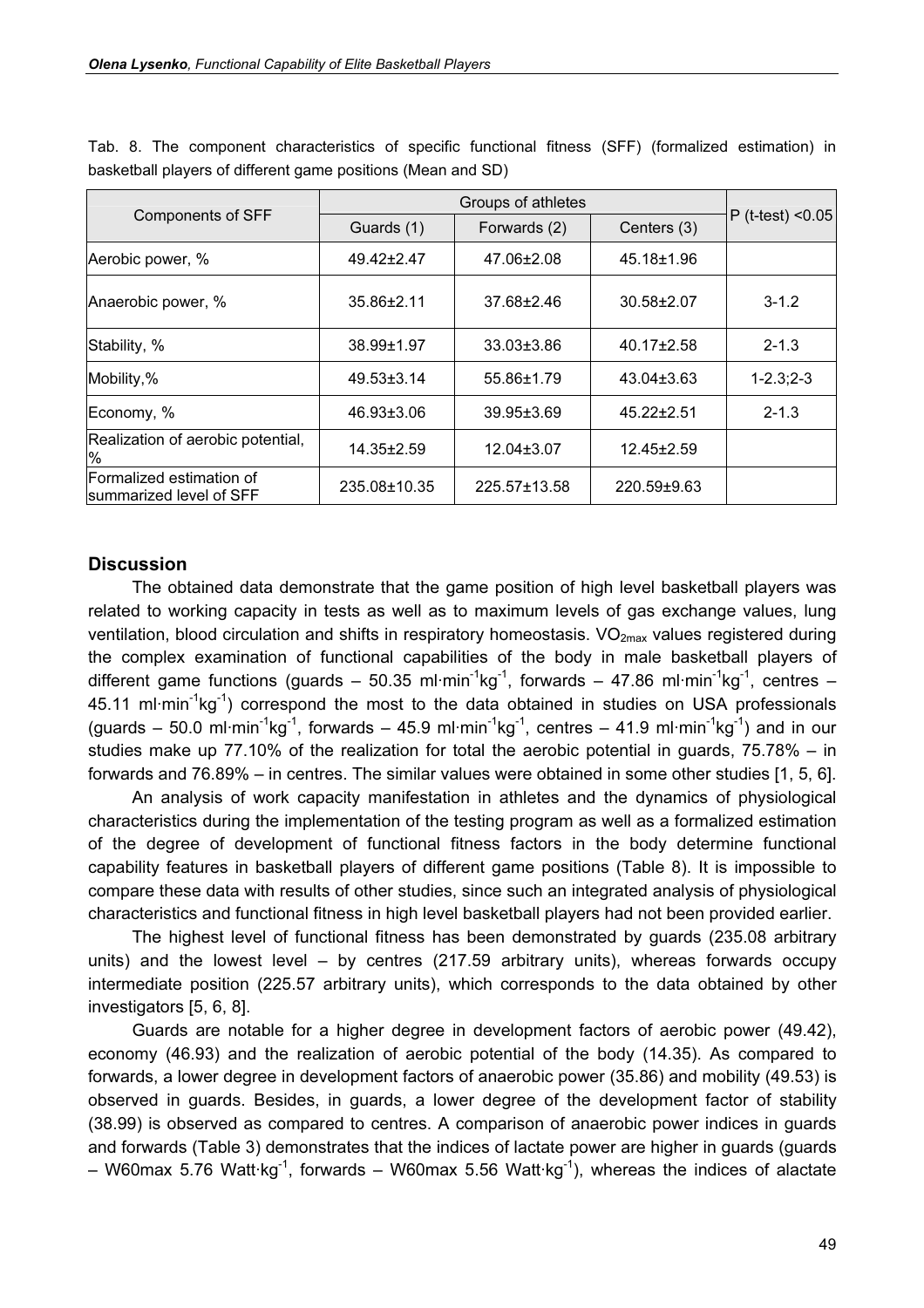power are higher in forwards (forwards – W15max 7.81 Watt $kg^{-1}$ , guards – W15max 7.70 Watt $kg^{-1}$ ). Thus, due to a high level of functional capabilities, the guards, to a greater degree, are predisposed to endurance work which demands a manifestation of aerobic power, economy and capacity for more complete realization of the aerobic potential of the body. Guards demonstrate a high level of speed endurance which demands a manifestation of anaerobic lactate mechanisms of energy supply.

For guards, the highest degree in the development of factors of anaerobic power (37.68) and mobility (55.86), and a low degree in the development of factors of stability (33.02) and economy (39.95) are characteristic as compared to guards and centres. The development degree of aerobic power in forwards is slightly lower than in guards. It should be noted that in forwards the lower level of  $VO<sub>2max</sub>$  as compared to guards combines with the highest values of other indices characterizing aerobic power – maximum lung ventilation, HR functional range, chronotropic myocardial reserve (Table 2). Obviously, forwards are able to achieve a high level of metabolism and function of functional systems more quickly than it takes place in some other sports [9]. But forwards cannot maintain the achieved functioning level for prolonged time; therefore, the periods of high-intensity work should be alternated most frequently with the periods of recovery. An analysis of anaerobic capabilities of the body in basketball players demonstrates that forwards are most predisposed to work of speed-strength character, which demands a manifestation of anaerobic alactate power of the body.

In centres, the highest degree in the development of stability factor (40.17) and a low degree in the development of factors of anaerobic power (30.58) and mobility (43.04) are observed as well as an average degree in development of factors of economy (45.22) and realization of aerobic potential of the body (12.40). Centres are predisposed to work of aerobic character. Centres achieve relatively low levels of energy supply of the body (as compared to guards and forwards), but they are able to maintain the achieved level for prolonged time. One may suppose that limited aerobic capabilities of the body in centres do not provide prerequisites for the development of other aspects in energy supply, in particular anaerobic lactate capacities. Thus, the playing activity of centres is less significantly satiated with speed actions, which demand a manifestation of anaerobic lactate capacities of the body.

The character of preparation aimed at the improvement of functional capabilities in basketball players as well as tactical plans of the team should, in many aspects, be determined by the features in the structure of athletes' functional fitness. The team having no equal line-up is compelled to use the same players for the greater part of playing time which determines the overwhelming demand for provision of their work capacity at the expense of aerobic capacities of the body, economical functioning of functional systems and realization of the aerobic potential of the body.

In teams having an equal line-up which allows using all players during the match, for players entering the game in specific conditions, an ability to achieve a high level of functioning for a short time assumes a great significance – a development rate of functional and metabolic responses as well as anaerobic lactate capacities of the body which provides a high intensity of action by players, especially in case of sudden substitution when the players enter the game without preliminary warm-up. In such teams, the character of preparation dictates a selection of tactical means (prolonged pressing, deep break, sudden pressing at the end of the match, etc.).